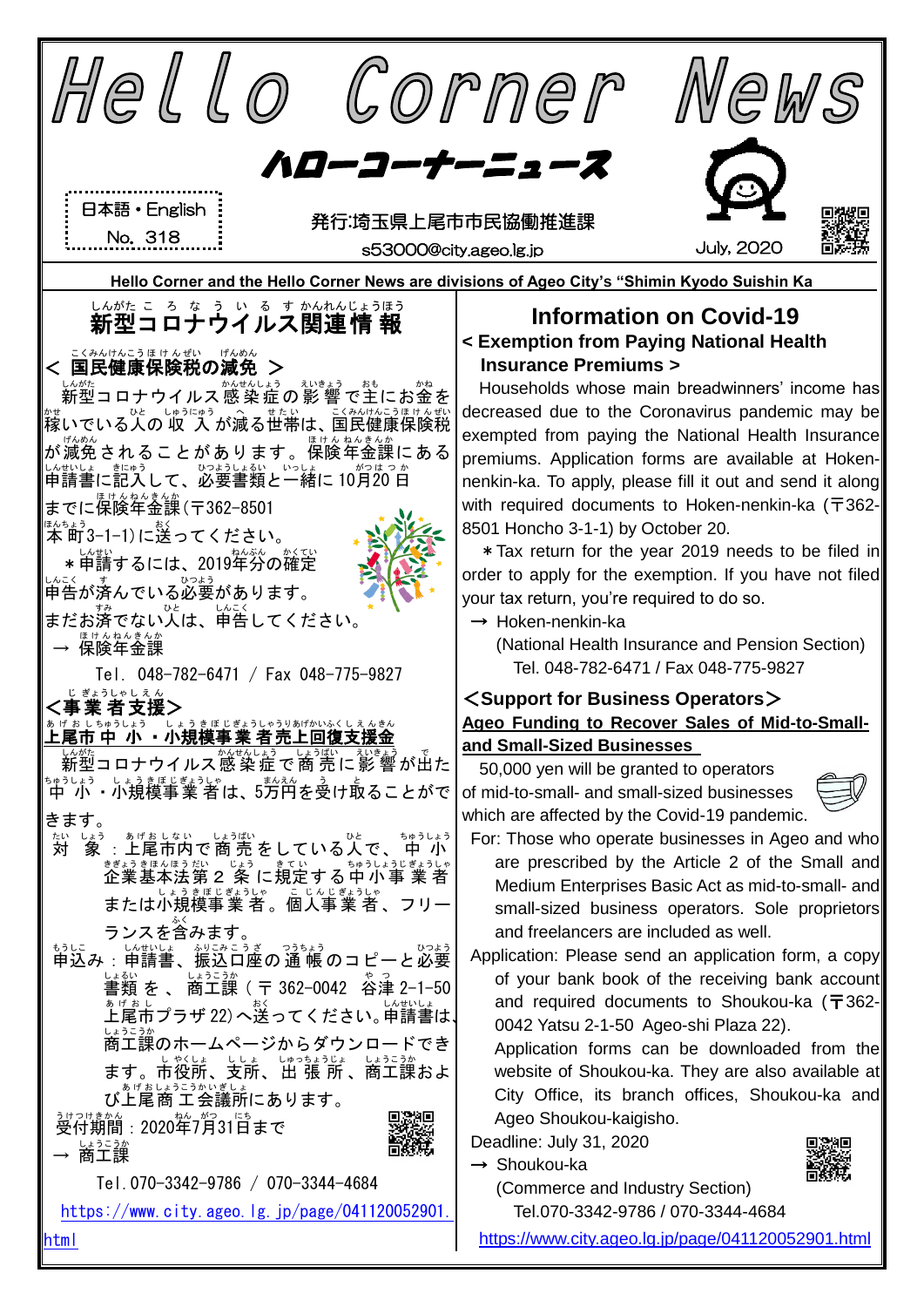| とうしえんきん<br>テイクアウト等支援金<br>テイクアウトやデリバリーを始めた上尾市内で<br>いんよくぎょう いとな ちゅうしょう しょうきぼじぎょうしゃ さいだい いだい いたない さんじょう いたい 10<br>万円を受け取ることができます。<br>ちゅうしょう<br>対<br>象<br>しょうきぼじぎょうしゃ  こ じんじぎょうしゃ<br><b>小規模事業 者 、個人事業 者</b><br>もして、しいせいは、 ジョンドングランド<br>申込み : 申請書、振込口座の通 帳 のコピーと必要<br>」。<br>書類を、上尾商 工会議所 (〒362-8703二ツ宮<br>ホームページからダウンロードできます。ま<br>た、商工課と商工会議所に<br>あります。<br>→ ᢧげおしょうこうかいぎしょ                                                                                                                                                           | <b>Funding for Take-out</b><br>Maximum 100,000 yen will be granted to mid-to-small-<br>and small-sized business operators who run a<br>restaurant business in Ageo and have started take-out<br>and/or delivery services.<br>For: mid-to-small- and small-sized business operators<br>and sole proprietors who run a restaurant<br>business in Ageo<br>Application: Please send an application form, a copy<br>of your bank book of the receiving bank account<br>and required documents to Ageo Shoukou-<br>kaigisho ( $\overline{T}$ 362-8703 Futatsumiya750).<br>Application forms can be downloaded from the<br>website of Shoukou-ka. They are also available at<br>Shoukou-ka and Shoukou-kaigisho.<br>$\rightarrow$ Ageo Shoukou-kaigisho |
|---------------------------------------------------------------------------------------------------------------------------------------------------------------------------------------------------------------------------------------------------------------------------------------------------------------------------------------------------------------------------------------------------------------------------------------------------------------------------------------------------------------------------------|--------------------------------------------------------------------------------------------------------------------------------------------------------------------------------------------------------------------------------------------------------------------------------------------------------------------------------------------------------------------------------------------------------------------------------------------------------------------------------------------------------------------------------------------------------------------------------------------------------------------------------------------------------------------------------------------------------------------------------------------------|
| Tel. 048-773-3111<br>いまうてんがいとうおうえんし えんきん<br> 商店街等応援支援金                                                                                                                                                                                                                                                                                                                                                                                                                                                                          | (Chamber of commerce and industry)<br>Tel.048-773-3111                                                                                                                                                                                                                                                                                                                                                                                                                                                                                                                                                                                                                                                                                           |
| 长*** コロナウイルス感染症への対策や商店街の<br>   <u>*ミ</u><br> 振興にかかった費用の一部を受け取ることができま<br>す。<br>ᅓ<br><b>対</b><br>しょう。ぁゖぉしない。しょうてんがい。れんごうかい。 きょうどうくみあい<br>ど任意の3者以上からなる <sup>はぅ*ぉぅ</sup> ょ。<br>ど任意の3者以上からなる 商 業 者のグル<br>もうに、、いないは、また。<br>申込み : 申請書に記入して、上尾商 工会議所の窓口<br>で申し込んでください。単請書は、商工課の<br>ホームページからダウンロードできます。ま<br>しょうこうか しょうこうかいぎしょ<br>た、商工課と商工会議所に<br>あります。<br>ぁゖぉしょぅこぅゕぃぎしょ<br><b>上尾商 工会</b> 議所<br>Tel. 048-773-3111<br>$\frac{https://www.city. ageo. Ig.jp/page/041120052901.}{https://www.city. ageo. Ig. jp/page/041120052901.}$<br>html | <b>Funding to Support Shopping Centers</b><br>Costs involved in taking measures against the<br>Covid-19 outbreak and promoting shopping centers will<br>be subsidized.<br>For: Arbitrary groups of three and more merchants,<br>including shopping centers, joint associations and<br>cooperative associations in Ageo.<br>Application: Please fill out an application form and<br>submit it at the counter of Ageo Shoukou-<br>kaigisho. Application forms can be downloaded<br>from the website of Shoukou-ka. They are also<br>available at Shoukou-ka and Shoukou- kaigisho.<br>$\rightarrow$ Ageo Shoukou-kaigisho<br>(Chamber of commerce and industry)<br>Tel.048-773-3111<br>https://www.city.ageo.lg.jp/page/041120052901.html          |
| 11言語で窓口対応<br>。<br>役所の窓口に来た時、11言語の電話通訳サービスを使<br>一ル語、インドネシア語、タガログ語、タイ語、<br>ポルトガル語、スペイン語、ヒンディー語<br>ハローコーナーでは、スペイン語、英語、中国語、<br><sub> </sub> ポルトガル語で相談を受け付けていますので、ご利用                                                                                                                                                                                                                                                                                                                                                                | <b>Counter Services in 11 Languages</b><br>For residents who have difficulty communicating in<br>Japanese, City Hall offers interpretation service in 11<br>languages via telephone at counters.<br>Languages: English, Chinese, Korean, Vietnamese,<br>Nepalese, Indonesian, Tagalog, Thai,<br>Portuguese, Spanish, and Hindi<br>Hello Corner offers counselling in English, Spanish,<br>Chinese and Portuguese. For more information, please<br>visit City's website.<br>https://www.city.ageo.lg.jp/page/4-hc.html                                                                                                                                                                                                                            |
| ください。詳しくは、市ホームページを<br>ご覧ください。<br>https://www.city.ageo.lg.jp/page/4-hc.html                                                                                                                                                                                                                                                                                                                                                                                                                                                     | <b>National Pension Premiums Exemption</b><br>Program • Grace of Payment Program<br>If you are unable to pay National Pension premiums<br>for financial reasons, you are advised to make use of                                                                                                                                                                                                                                                                                                                                                                                                                                                                                                                                                  |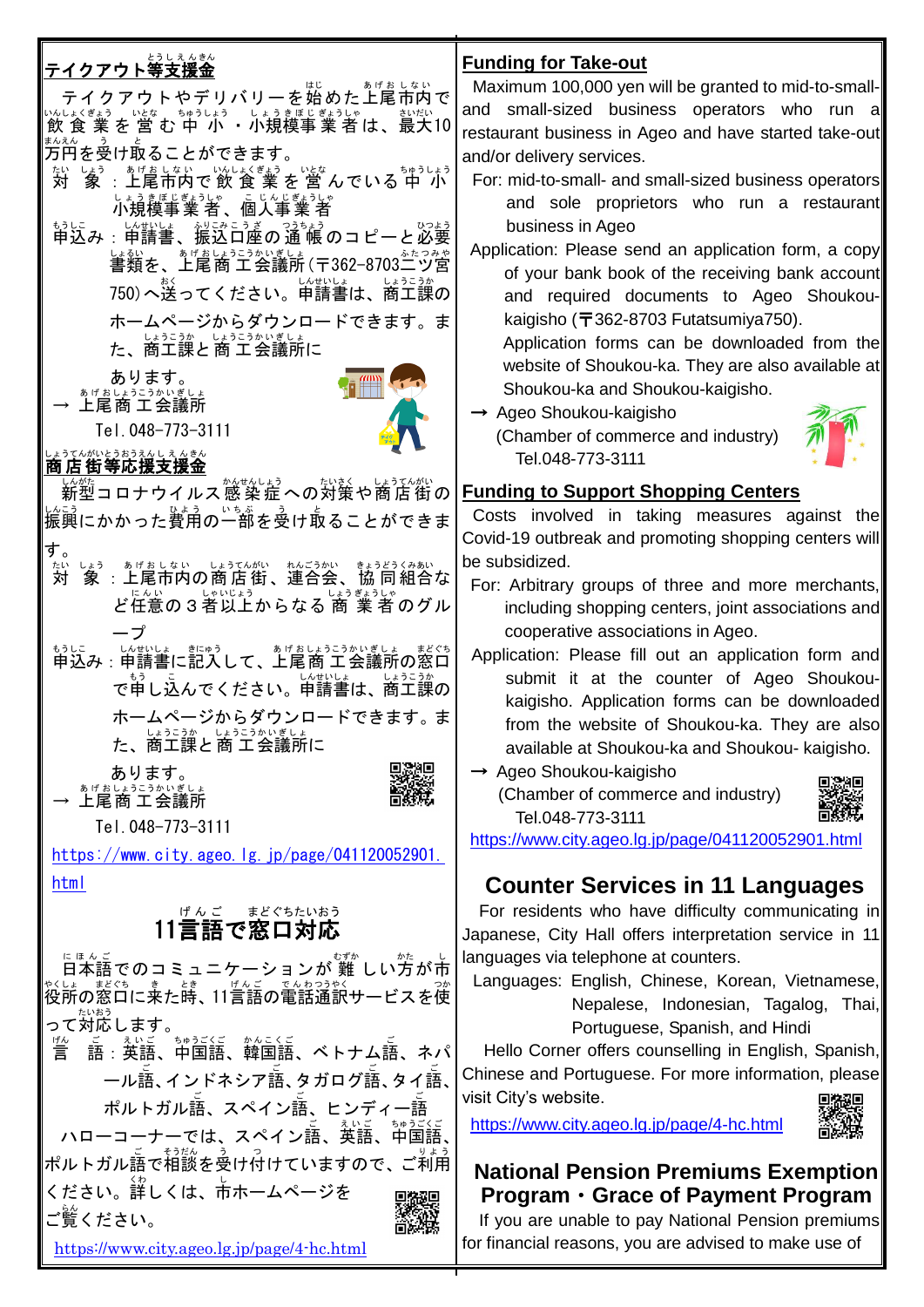## こくみねんきんほけんりょうめんじょせいど のうふゆうよせいど<br>国民年金保険料免除制度・納付猶予制度

<sub>けいざいてき</sub><br>経済的な理由などで国民年金保険料を納めること が 難 むずか しい場合 ばあい は、保険料 ほけんりょう が免除 めんじょ される「免除 めんじょ 制度 せいど 」、 保険料 ほけんりょう の納付 のうふ が猶予 ゆうよ になる「 「 納付 のうふ 猶予 ゆうよ 制度 せいど 」 」 を利用 りよう し てください。承認されると、。。。<br>てください。承 認されると、次のことができます。

- ① 承認認期間は老齢基礎年金を受け取るのに必要な <u>。</u><br>期間に含まれる
- ② 障害 遺族基礎年金の受け取る対 象期間になる ③ 『<sup>なきんがく</sup>』 いちぶはんぷい<br>③ 年金額に一部反映される
- 

<u>。</u><br>申し込みは、マイナンバーカード(または通知カー ドと本人確認ができる物)、年金手帳、印鑑 (はんこ)、 その他の必要な書類を持って、保険年金課(市役所) 1階)または各支所・出 張 所へ

— <sup>康け</sup>後<sup>なんを</sup>課 Tel.048-775-5137 Fax 048-775-9827



# <u>ゅっちゅうしょう</u><br>**熱中症**

まもん<br>気温が 35度を超えると 熱 中 症 とみられる 症 状 で 救 急 搬 送 される人が急 増 します。家の中でじっ としていても、室温や湿度が高いために熱 中 症にな ■ «ぁぃ<br>る場合がありますので、注意が必要です。

ねっちゅうしょう ぼう まいぶん<br>|熱 中 症 予防は水分のこまめな補給が効果的です。| 普段 ふだん は、水 みず やお茶 ちゃ で構 かま いませんが、汗 あせ を大 量 たいりょう にかい た時にはスポーツドリンクなどを飲んでください。

この夏は、新型コロナウイルス感染防止のためマス クをするよう求められています。しかし、高温多湿の ゕ{きょぅ<br>環 境でマスクを使うと、熱 中 症 のリスクが高くな る愨れがあります。喉が瀉いていなくても、 こまめに水分をとりましょう。

#### 特定 健 診 とくていけんしん



<u>ょくていたしょ。しょまん</u><br>特定健診の実施期間は、10月31日 (土) までです。こ <sub>の健診は国民健康保険に加入している 40~74歳の方</sub> が対 象 たいしょう で、無料 むりょう で受 う けられます。対象者 たいしょうしゃ には受診券 じゅしんけん が送 おく られています。受診 じゅしん には受診券 じゅしんけん が必要 ひつよう ですので、 、。<br>失くした人は保険年金課にお問い合わせください。 <sub>じゅしんけん</sub> きぃこう。<br>受診券を再交付します。期間の 終 了 間際は医療機関  *こ。。。*<br>の混雑が予想されます。 受診がまだ済んでない人は早 めに受診しましょう。受診する時は、マスクをして \*^セ^ょぼう こきょうりょく しゅ。<br>感染予防にご 協力をお願いします。 → <sup>ほけんねんきんか</sup>

Tel.048-782-6494 / Fax 048-775-9827

the "Exemption Program" which exempts you from paying the national pension premiums, or the "Grace of Payment Program" which grants you a respite from paying premiums. If you are approved for either program, you can do the following things.

- 1) The approval period will then be included in the minimum period which is required to receive the old-age basic pension.
- 2) You also remain eligible for receiving disability and/or survivors' basic pension benefits during these periods.
- 3) The approval period will be partially reflected on the amount of pension. To apply for one of these programs,

please bring your My Number Card (or your My Number notice card and ID), your National Pension Book and seal, and required documents to Hoken-nenkin-ka (1F of City Hall) or its branch office.

- → Hoken-nenkin-ka
	- (National Health Insurance and Pension Section) Tel. 048-775-5137 / Fax 048-775-9827

#### **Heat Stroke**

When temperatures exceed 35℃, the number of people taken to hospital by ambulance due to heat stroke sharply increases. Even when you are indoors doing nothing, you may suffer from heat stroke if the room temperature and humidity get high, so be careful!

Drinking adequate liquids is the most effective way to prevent heat stroke. Drinking water or tea is usually enough to stay hydrated, however, after heavy sweating, it's recommended to drink sports drinks.

In order to prevent the spread of Coronavirus infection, you are kindly requested to wear a mask this summer. However, wearing the mask in the hot and humid condition may increase the risk of developing heat stroke. Accordingly, you're encouraged to drink liquids often even if you don't feel thirsty.

#### **Medical Exam for Metabolic Syndrome**

Please note that the period for receiving this medical examination will end on October 31(Sat). People who are aged between 40 and 74 and have National Health Insurance are eligible to receive this exam, free of charge. Coupons for the exam have been sent out to eligible residents. You need to present the coupon when having the exam. If you have lost it, please contact Hoken-nenkin-ka to have it reissued. Medical institutions are expected to be crowded toward the end of the exam period, so if you have not yet had the exam you're encouraged to do so as early as possible.

When having the examination, you are kindly requested to wear a mask to prevent the infection.

→ Hoken-nenkin-ka

Tel. 048-782-6494 / Fax 048-775-9827